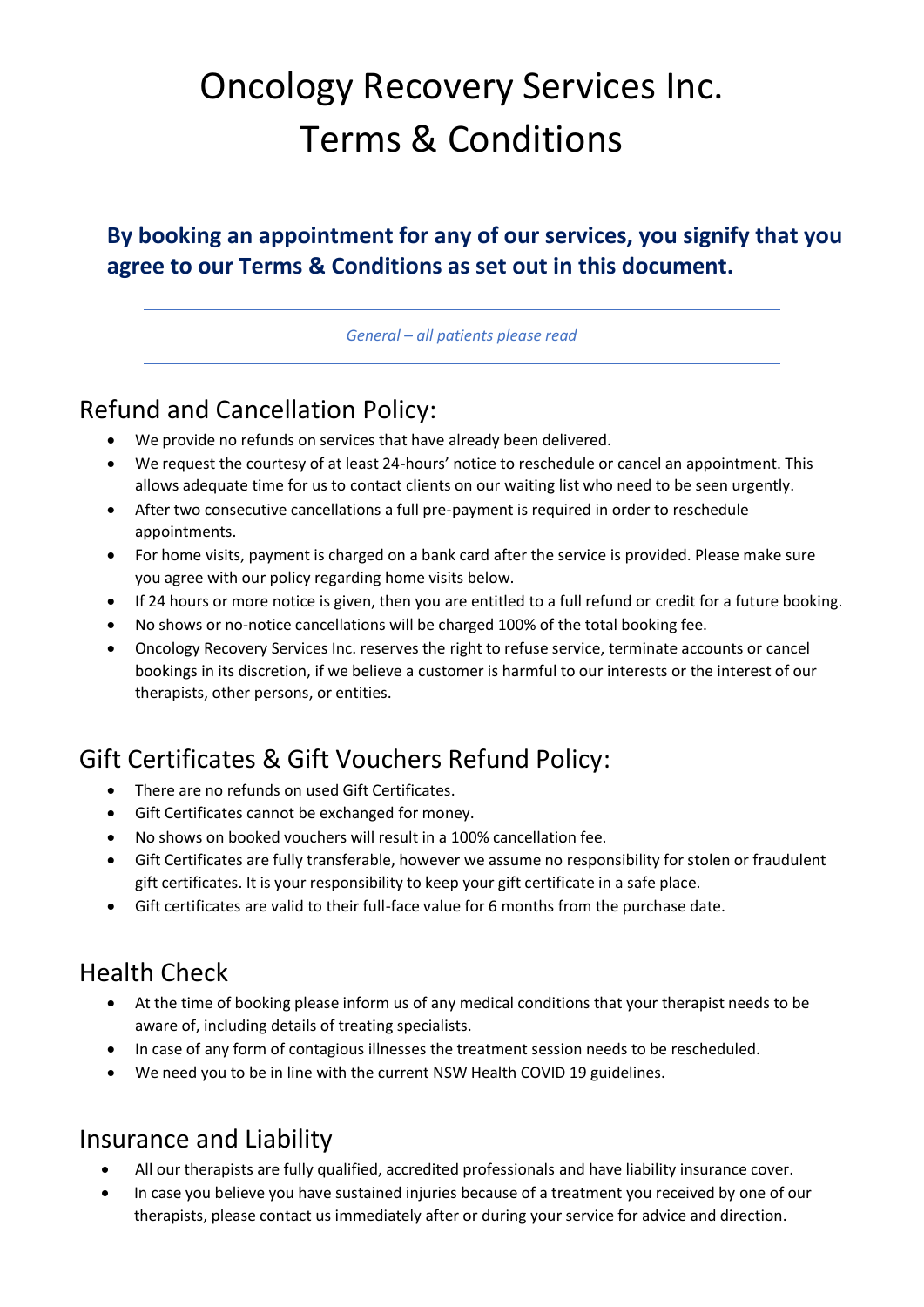• Please note that all insurance claims are investigated by a panel of experts before any compensation is awarded. Fraudulent claims will be reported to the authorities.

**Important Notice 1**: Just like any other business, our policies are under constant review and your feedback helps us to create a fairer set of rules. We reserve the right to make amendments to our terms and conditions at any time, and it may be a good idea to check this page regularly to avoid disappointments.

#### *Home Visit Appointments*

- We provide home visit services within Sydney's metropolitan area. In some cases, we may agree to provide services outside of this area, however, additional charges will apply. Although we allow enough travel time between bookings, due to Sydney's ever increasing traffic congestion there can be unavoidable delays beyond our control. Please allow extra time for your appointment as we cannot be held responsible for delays relating to heavy traffic, road accidents and break downs. We will make every effort to contact you to inform you about any delays. Please ensure we have your contact details on file prior to your initial appointment.
- We would take your bank card details before the appointment date and will only charge if the session proceed, after the home visit is finished.
- Please provide clear information and access to parking. Parking fees are to be covered by the client (if free parking is not available). A \$25 surcharge will be applied if the therapist cannot park within 50m of the property.
- Should the patient be cognitively impaired or is unable to communicate, there must be a significant other (family, friend, or carer) present during the treatment.
- If the patient is of non English speaking background, someone needs to be present to translate or Telephone Interpreter Service to be called 131-450.
- We have zero tolerance for inappropriate behaviour. Please refrain from smoking or using any other substance during your treatment and while your therapist is in attendance. Not complying with this rule will result in refusal of your treatment without refund.

#### *Exercise Appointments Yoga, Pilates, and Hydrotherapy*

- All package passes are non-transferable and non-refundable. Some exceptions to single class transfers may apply to specific passes.
- The 1:1 Yoga Package, 1:1 Pilates package and the Hydrotherapy package is valid within 6 months of purchase.
- Repeatedly late cancelling or being absent may result in a reduction of the pack's duration at clinic discretion.
- Classes can be booked over the phone or at the clinic.
- Payments may be made in advance either over the phone, through bank transfer or in person at the clinic.
- Clients must cancel or reschedule their booked classes no less than 24 hours before the scheduled start time. Failing to follow the cancellation policy would result in the forfeiture of credits applied for the class.